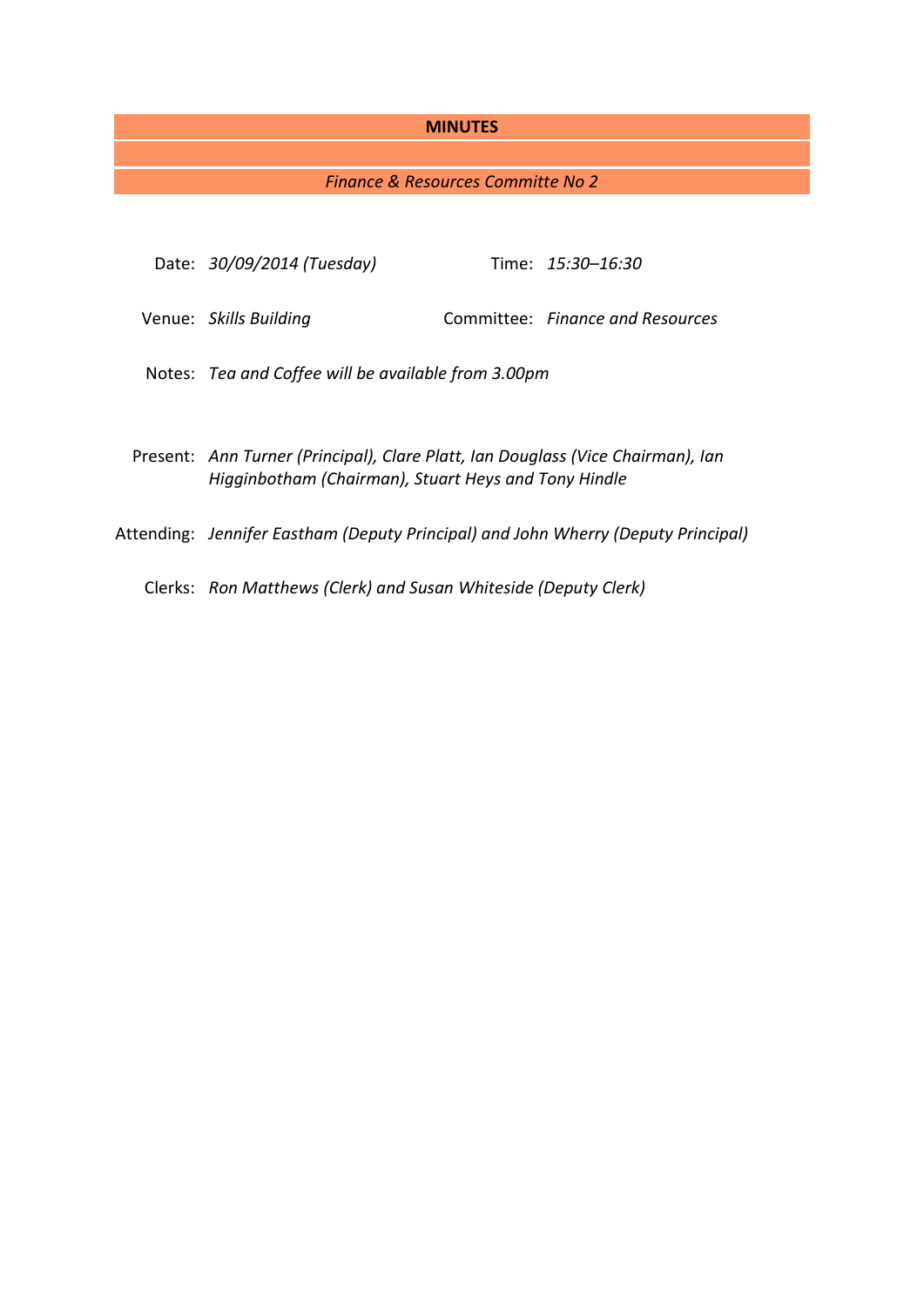# *Public* **Minutes**

| Item number:   | Item description: |
|----------------|-------------------|
| (and category) |                   |

**28.14** *Attendance of College Management Staff* **Decision** Section 8.2 of the current Constitution and Terms of Reference for the Finance & Resources Committee states: College management and / or consultants may attend meetings by invitation in an advisory capacity. **Resolved: That College Management staff be invited to attend the meeting. 29.14** *Apologies for Absence* **Record** Apologies had been received from Tony Hindle. **30.14** *Declaration of Interests Record* Members of the Committee were asked to declare any interests they may have in respect of items on the public agenda. No declarations were made. **31.14** *Self-assessment of Compliance with the Regularity and Propriety Requirements* **Decision** The self-assessment questionnaire supports the Statement on Regularity, Propriety and Compliance with the Terms and Conditions of Funding that must be included in the Corporation's 2013 / 14 Corporate Governance and Internal Control Statement. Finance & Resources Committee gave consideration to the completed document which would be signed, if approved by the Accounting Officer and the Chair of Governors in advance of the audit commencing on 6 October 2014. Finance & Resources Committee noted the new guidelines issued in mid-August had resulted in a much condensed document. Members also noted a continuation of the philosophy of allocation of responsibilities to the College and Board with the onus being on the College to make the declarations.

## **Resolved:**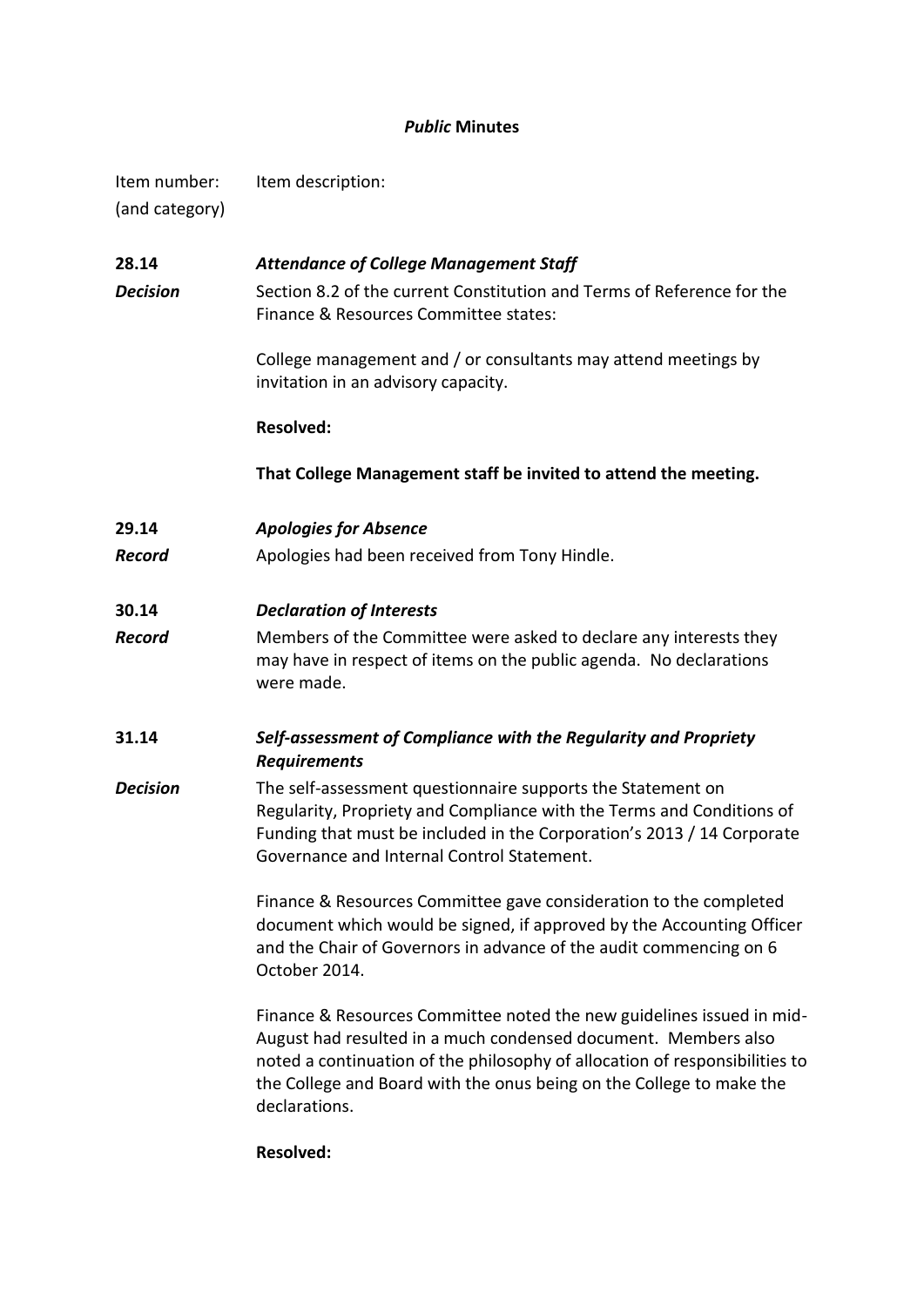**That Corporation be recommended to approve the signing of the selfassessment of Compliance with the Regularity and Propriety Requirements document.**

## **32.14** *Regularity Audit Framework*

*Information* The regularity audit framework sets out the context, responsibilities and requirements for the regularity audit required under the Joint Audit Code of Practice Part 2.

#### **Resolved:**

#### **That the Regularity Audit Framework be noted**

## **33.14** *Pre-audited Final Accounts for the Year Ended 31 July 2014*

*Decision* Consideration was given to the Operating and Financial Review, the Statement of Corporate Governance and Internal Control, Statement of Responsibilities of the Members of the Corporation, the templates for the independent auditors report on regularity to the Corporation and the draft pre-audited accounts for the year ended 31 July 2014. The final documents with the audited accounts would be presented to the November Audit & Governance and Finance & Resources Committee meetings and finally to Corporation at its meeting in December 2014 for approval and signature by the Chairman of the Corporation and the Principal before being forwarded to the Skills Funding Agency.

> The document, due to be presented to the external auditors was the pre-audit statement. It gave the final financial position for the College members report and analysis.

The Operating and Financial review was prepared by the DP Finance & Funding on behalf of the Board and included an overview of provision, a public benefit statement, the mission, vision and values, financial details, environmental issues, risk, funding, staffing, stakeholder relationships and engagement, equal opportunities, and reports on future activity.

A Strategic Plan for 2012-22 is in place and approved and monitored by Corporation

The College had generated a surplus in the year of £457k after a loss on disposal of assets of £268k. The pre FRS17 surplus or actual trading surplus for the year was £956k. The impact of FRS17 is a charge of £499k to the income and expenditure account.

The assumption of Going Concern in the accounts had been previously approved and was confirmed.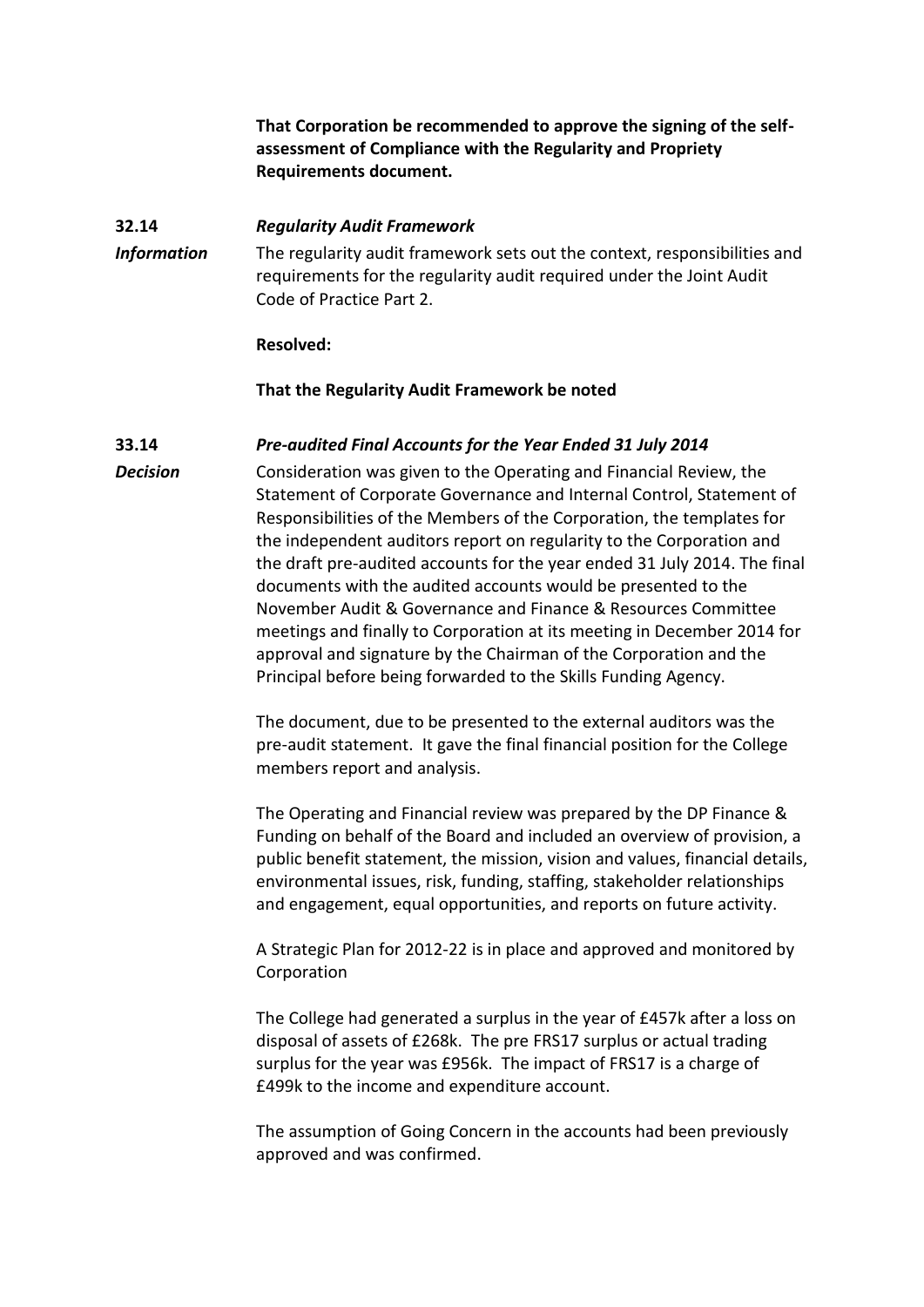Draft Accounts - Members engaged in discussion over various aspects of the accounts which was supported by explanations and further information from the DP Finance & Funding. The discussions included reference to the strong balance sheet, operating expenses, staff percentage cost, debtors with explanations around 24plus student loans, creditors with explanations around receipt of grants, FRS17, the positive outturn figure, building works and loans in the context of the Colleges Financial Health and Strategic Plan.

In addition Finance Committee received assurance and confidence in the quality of management, as in common with previous years, there were no surprises with the forecast outturn showing less than 1% variance to projections. This confidence was referred to in relation to aspirations for future capital developments.

Overall Finance Committee noted a strong financial performance with figures meeting and exceeding predictions and congratulated Management on such.

## **Resolved:**

**That Corporation be recommended to approve the Draft Members report and Pre-audited Final Accounts for the Year Ended 31 July 2014**